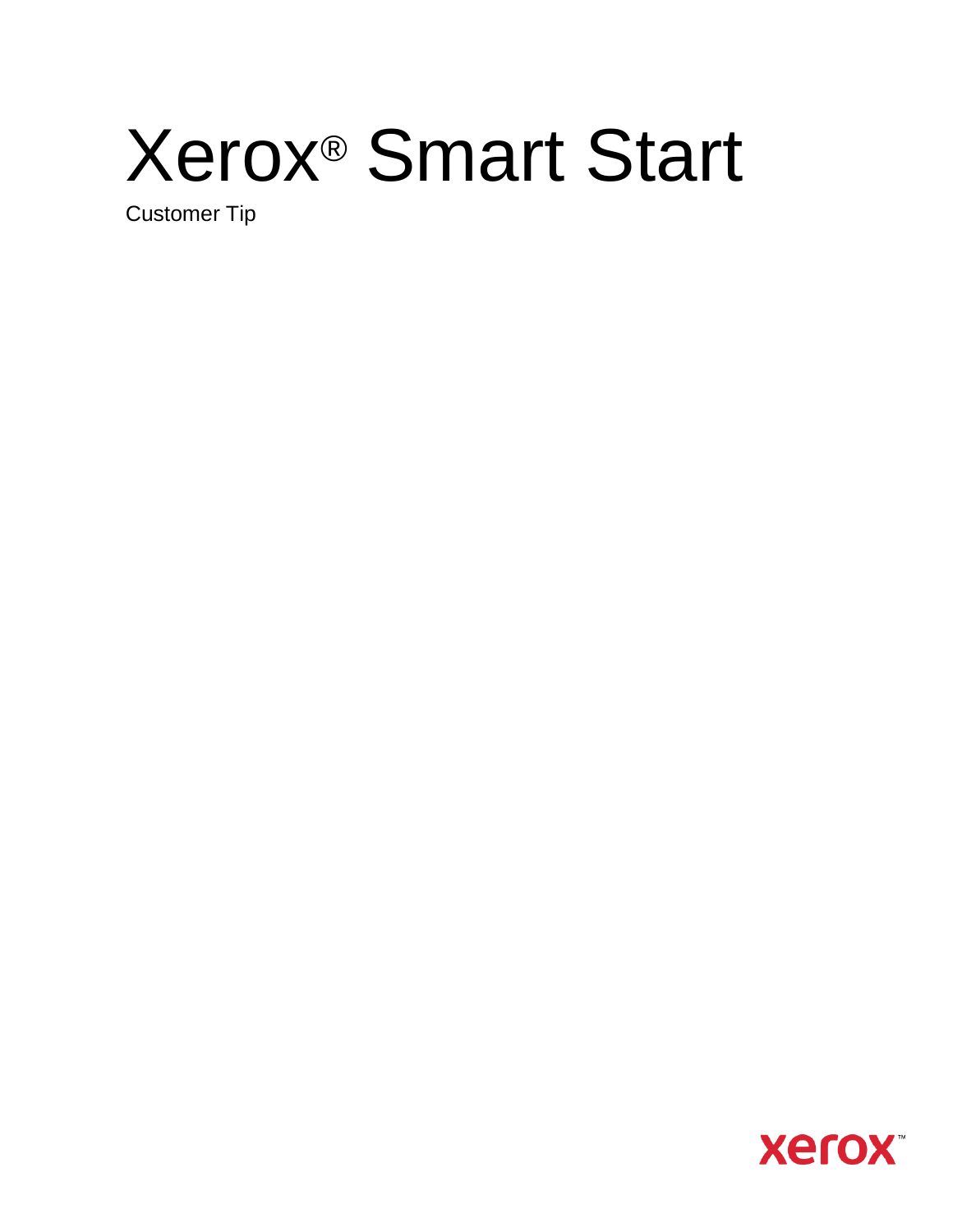© 2022 Xerox Corporation. All rights reserved. Xerox®, ConnectKey® and AltaLink® are trademarks of Xerox Corporation in the United States and/or other countries. BR34791

Other company trademarks are also acknowledged.

dc22cc0506 Document Version: 1.5 (March 2022)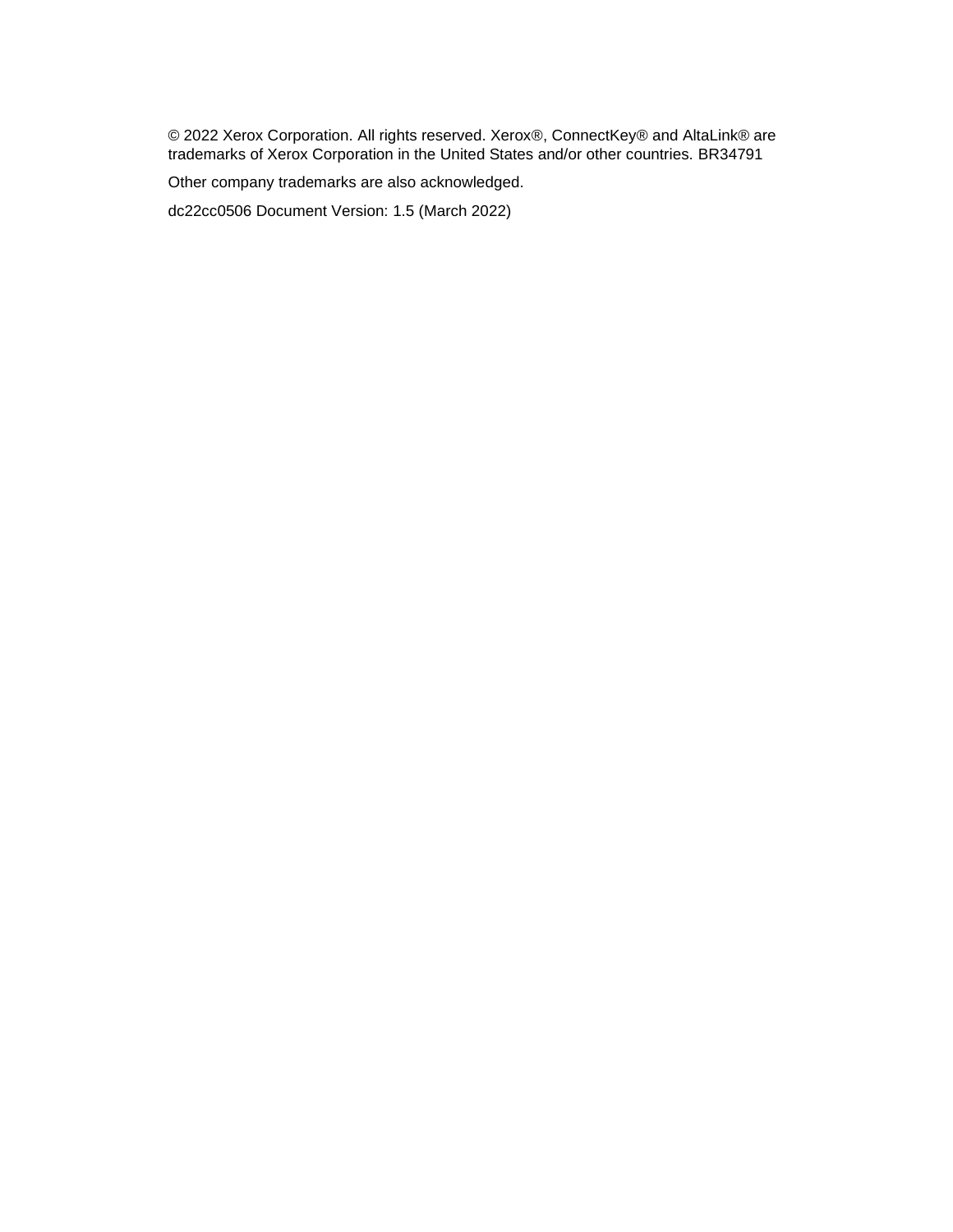# <span id="page-2-0"></span>Preface

Xerox® Smart Start Software is a Windows installer designed for users who are not sure which print driver to install but also allows a more technical user to make their own selections before installing a printer. Xerox® Smart Start performs the following:

- Printer Discovery
- Allows admins to pick which printer(s) they want to install
- Make recommendations on which driver provides the best experience
- Downloads the best driver from [https://www.support.xerox.com](https://www.support.xerox.com/) and then creates a printer
- Upgrades existing printers if new drivers are available
- TWAIN and WIA Scan Driver installation

Xerox® Smart Start supports Microsoft's Type 3 and Type 4 print technologies. Xerox® Smart Start will install the Xerox® Global Print Driver or the V4 product specific driver and supporting companion applications.

Xerox® Smart Start software supports the following Windows Operating Systems:

- Windows 11
- Windows 10
- Windows 8.1
- Windows 7sp1 (Type 3 drivers only)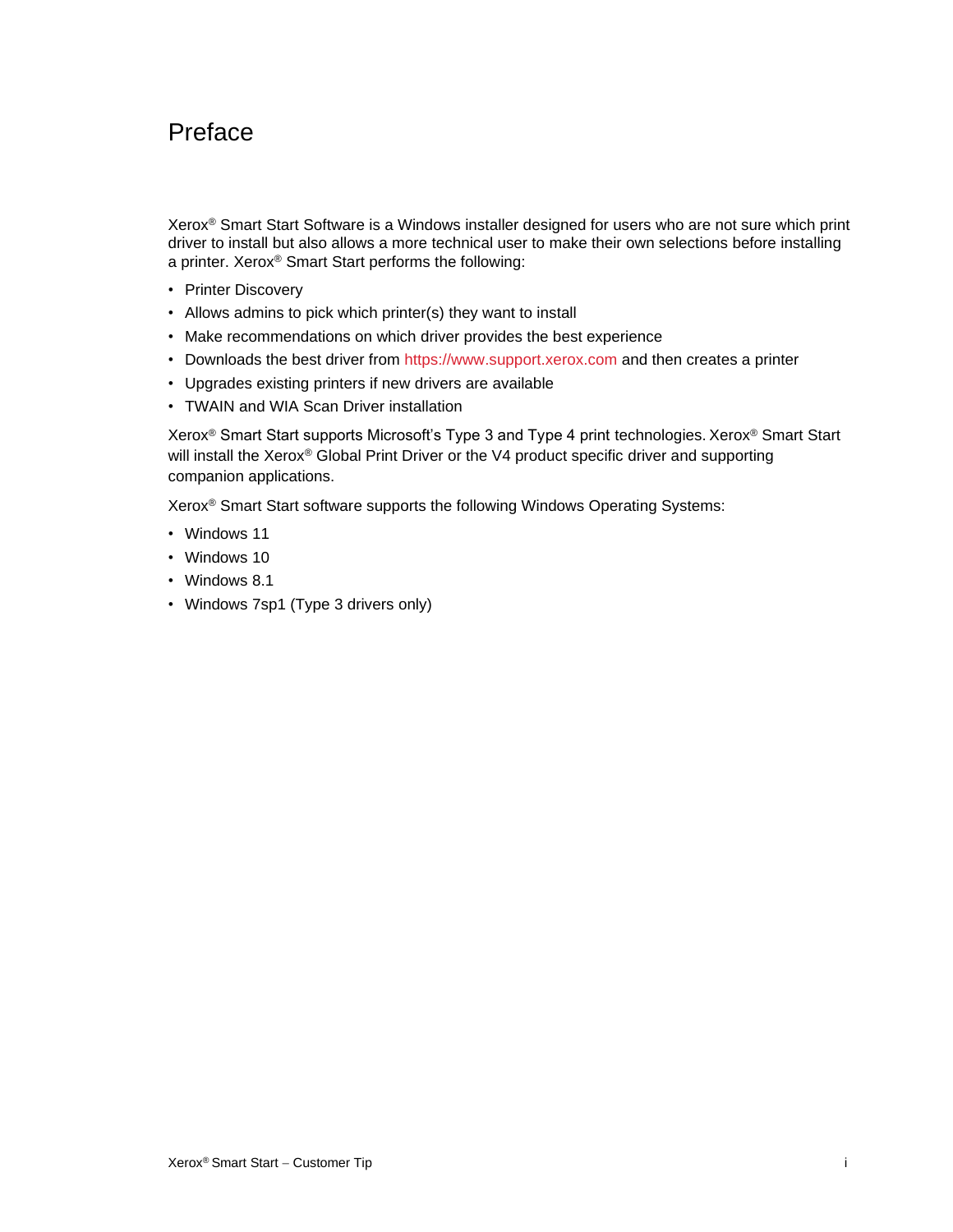# Contents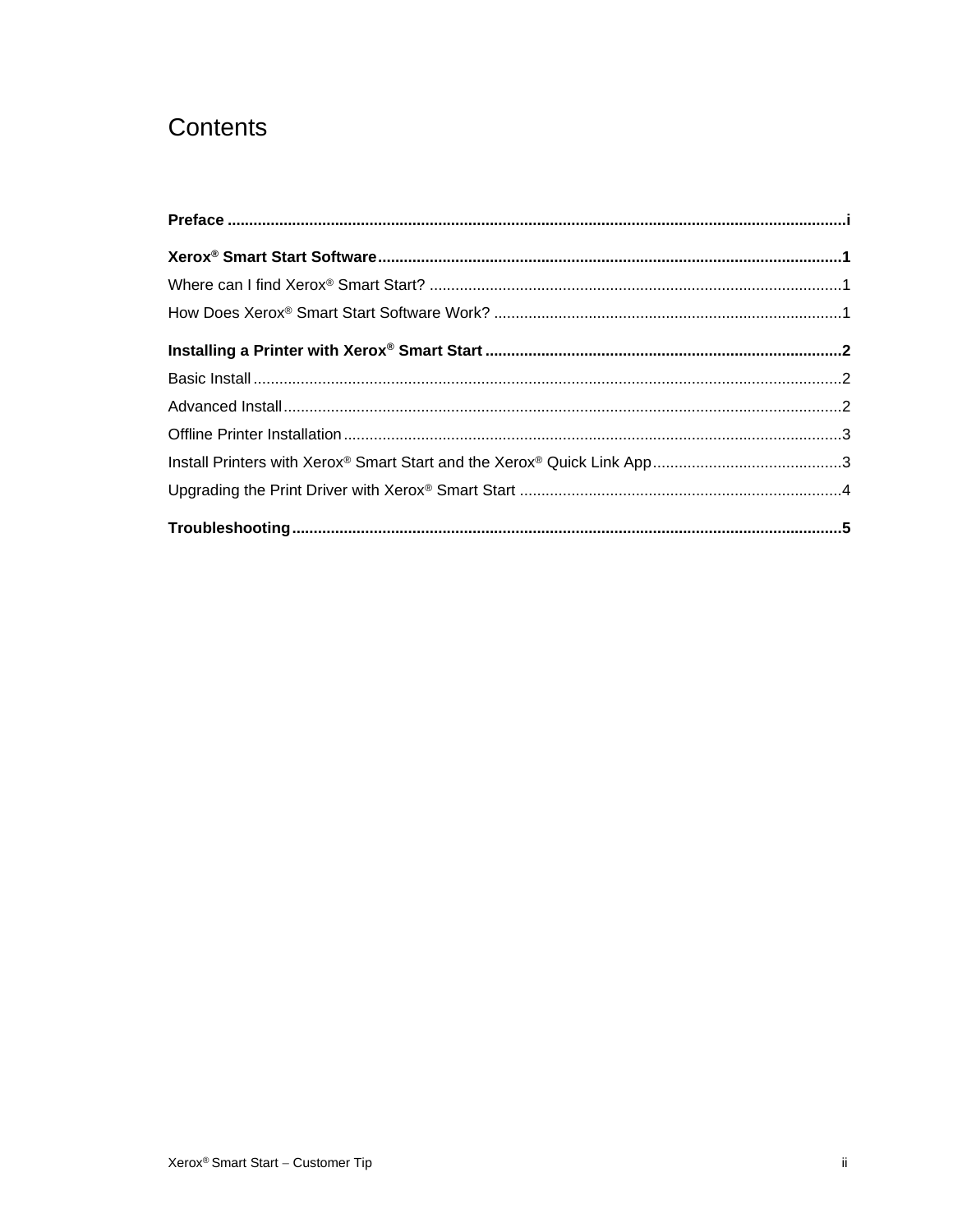# <span id="page-4-0"></span>Xerox® Smart Start Software

## <span id="page-4-1"></span>Where can I find Xerox® Smart Start?

Xerox® Smart Start is a stand-alone installer. It requires administrator rights to download and run the .exe. It can be downloaded from [www.support.xerox.com.](http://www.support.xerox.com/) Follow the below produce to access the software.

- 1. Select All Support and Drivers
- 2. Select Printers
- 3. Select desired Product Family (example AltaLink®)
- 4. Select the desired Model (example Xerox® AltaLink® C8030/ C8035/ C8045/ C8055/ C8070 Color Multifunction Printer)
- 5. Select Xerox® Smart Start Agree to the Terms and Conditions
- <span id="page-4-2"></span>6. Select Download

How Does Xerox® Smart Start Software Work?

#### **PRINTER DISCOVERY**

Xerox® Smart Start searches the local subnet for supported printers using SNMP. It will also detect subnets used by existing printers and search those networks for new printers.

Xerox® Smart Start also allows users to search for specific network printers using hostname or IP address.

#### **INSTALLATION TYPES**

The user can choose between two different kinds of installations.

- **Quick Install** Xerox® Smart Start will automatically install drivers based on the user's operating system and printer model. Quick install does not install scan drivers.
- **Advanced Install** Xerox® Smart Start will allow the user to choose which print system, PDL, and scan driver they want to install. Xerox® Smart Start will recommend which options provide the best print experience.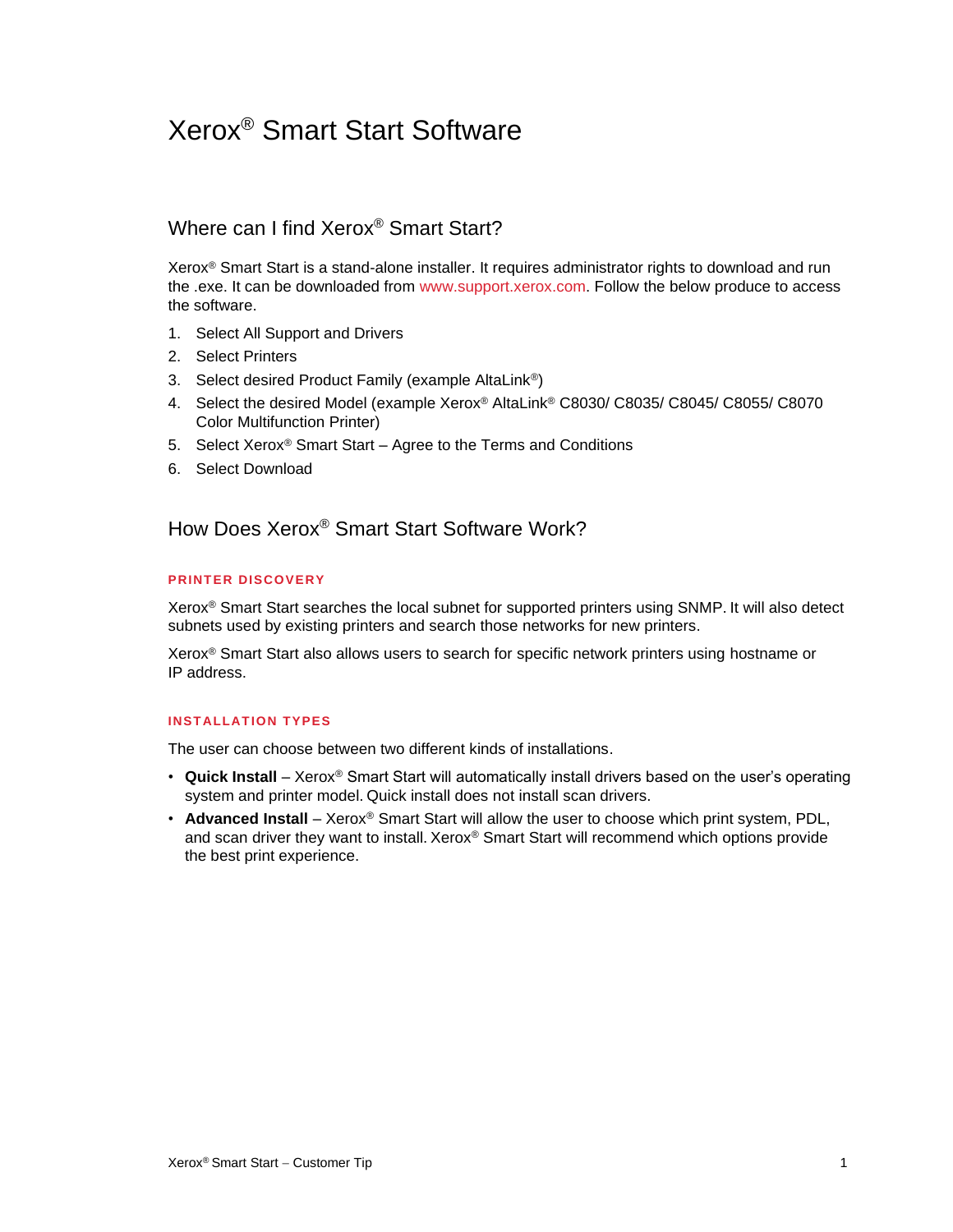# <span id="page-5-0"></span>Installing a Printer with Xerox® Smart Start

## <span id="page-5-1"></span>Basic Install

- 1. Launch XeroxSmartStart.exe. This requires elevation to an administrator account.
- 2. Agree to the EULA.
- 3. Xerox® Smart Start will scan for printers.
- 4. Select the printer you want to install and choose either **Quick Install** or **Advanced Install.**
	- If you select **Quick install** you are done.
	- If you select **Advanced Install** Xerox® Smart Start will present a list of options; Print System, Driver PDL, TWAIN/WIA Scan Drivers and Printer Name. Once you have selected the options you want, select **Install** to start the installation process.
- 5. If Xerox® Smart Start did not find the printer you want to install select **Don't See Your Printer**.
	- Enter the printer's hostname or IP address and select **Continue**. If Xerox® Smart Start detects your printer it will take you to the **Advanced Install** screen.
- 6. When the installation finishes Xerox® Smart Start will display a confirmation screen. You can **Install Another Printer** or exit by selecting **Done**. There is also the option to print a test page.

## <span id="page-5-2"></span>Advanced Install

On the Advanced Install screen, a set of install options is presented to select from. There is also an "**i**" button next to each option. Selecting the "**i**" displays recommendations on what value to select for each option.

#### **Print System**

A user can choose between Microsoft's Type 3 and Type 4 print systems.

- Type 3 print drivers are optimized for printing from traditional desktop applications.
- Type 4 print drivers are optimized for printing from Microsoft Store applications.

#### **Driver PDL**

A user has the option of selecting either PostScript or PCL6.

#### **TWAIN/WIA Scan Drivers**

Optionally a user can choose to install scan drivers. By default, Xerox® Smart Start does not install scan drivers.

| Print System                        |  |
|-------------------------------------|--|
| · Type 4 Print System (Recommended) |  |
| ○ Type 3 Print System               |  |
| Driver PDI                          |  |
| <sup>O</sup> PS (Recommended)       |  |
| $O$ PCL 6                           |  |
| <b>TWAIN/WIA Scan Drivers</b>       |  |
| Install TWAIN/WIA Scan Drivers      |  |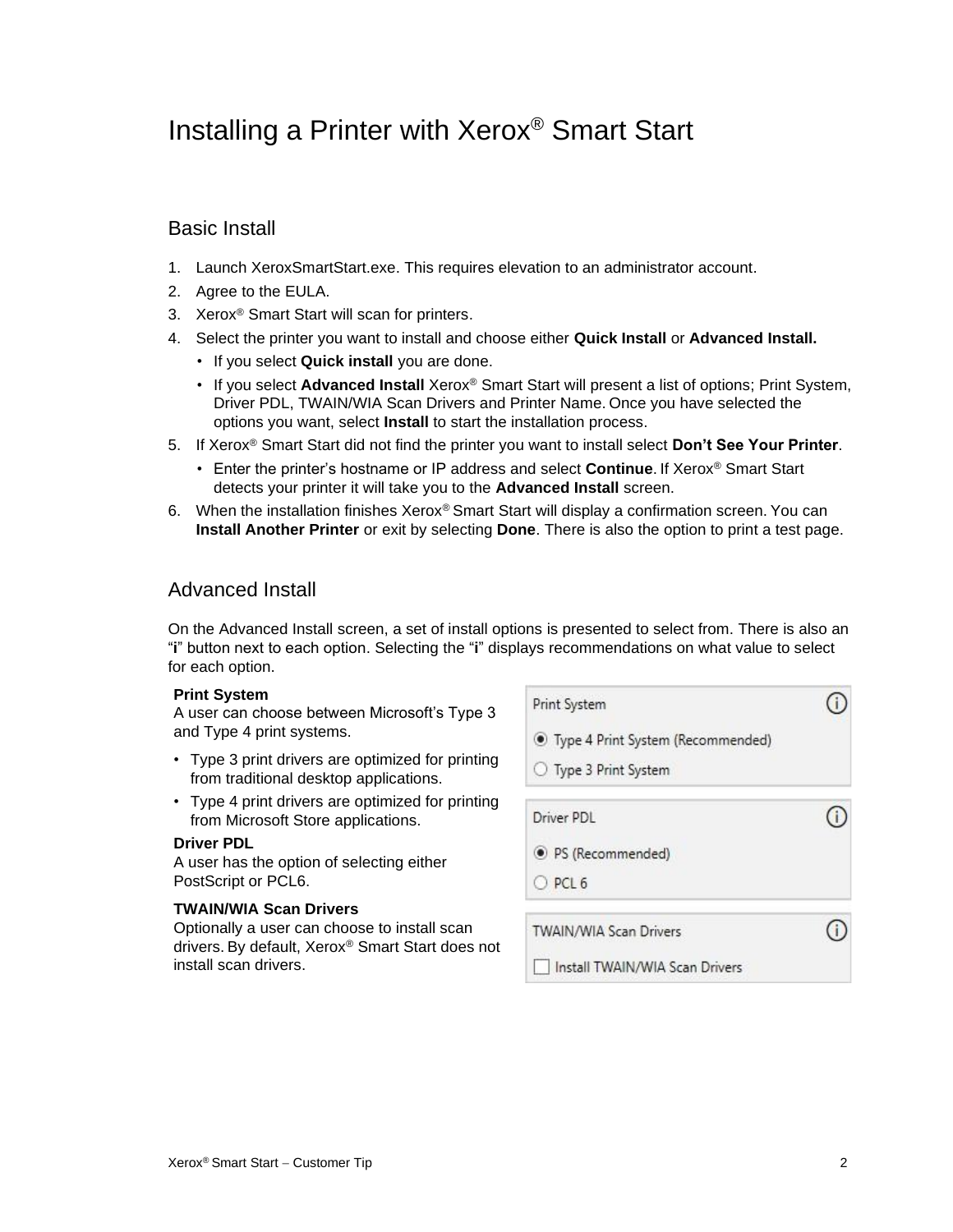## <span id="page-6-0"></span>Offline Printer Installation

Xerox® Smart Start can install printers when they are offline.

**Note** Xerox® Smart Start will not install scan drivers for offline printers.

- 1. Run Xerox® Smart Start and let it finish discovering printers.
- 2. Select **Don't See Your Printer**.
- 3. Enter the printer's hostname or IP address and select **Continue**.
- 4. If Xerox<sup>®</sup> Smart Start cannot find the printer, it will prompt you to install an offline printer.
- 5. Select **Install an Offline Printer**.
- 6. Choose your printer model.
- <span id="page-6-1"></span>7. Then select **Quick Install** or **Advanced Install** to install the printer.

## Install Printers with Xerox® Smart Start and the Xerox® Quick Link App

With the Xerox® Quick Link App, an admin can download a custom Xerox® Smart Start installer that already has your printer's network address. This allows you to skip printer discovery entirely and immediately install your printer with Xerox® Smart Start.



Connect with **Ouick Link** 

The Xerox<sup>®</sup> Quick Link App is supported by Xerox<sup>®</sup> ConnectKey technology enabled devices. Before you can use Xerox® Quick Link you will need to add it to your printer. This can be done in the Xerox® App Gallery found on your printer's home screen. Once Xerox® Quick Link is installed, follow these instructions to start printing.

- 1. From the home screen select the Xerox<sup>®</sup> Quick Link app on your printer.
- 2. Xerox<sup>®</sup> Quick Link App will ask if you are connecting to a computer or mobile device, select **Computer.**
- 3. In the next screen enter your email address and select **Send.**
- 4. Your printer will send you an email containing a Xerox<sup>®</sup> Smart Start download link.
- 5. Open the email and select the **Microsoft Windows** link.
- 6. This will launch your default web browser and download a custom Xerox® Smart Start installer.
- 7. Run the installer you will need to elevate to an administrator account.
- 8. Agree to the EULA.
- 9. Xerox® Smart Start will present you with a Ready to Install screen. Select **Quick Install** or **Advanced Install** to begin.
- 10. After the installation is finished the Install Complete confirmation screen is displayed.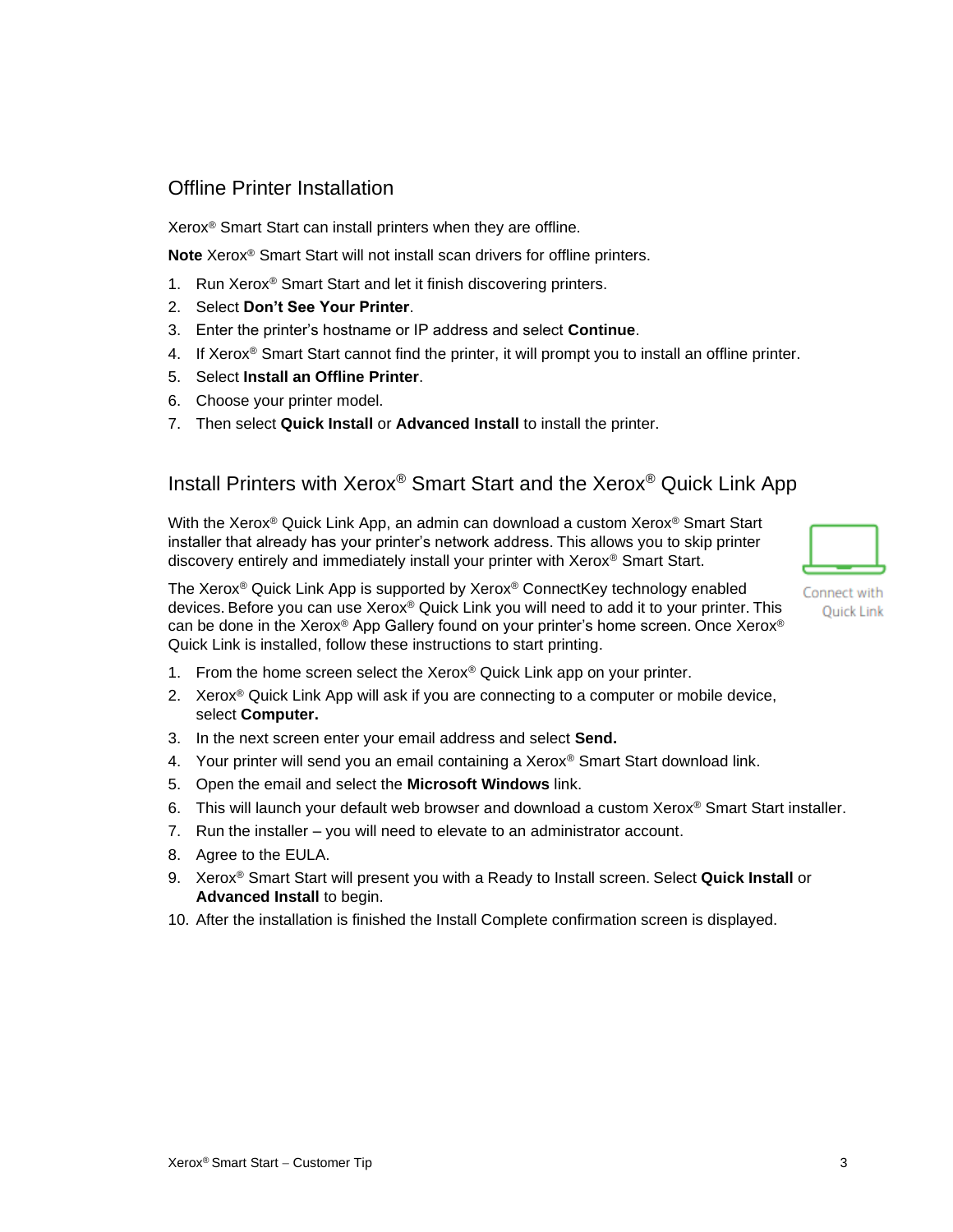## <span id="page-7-0"></span>Upgrading the Print Driver with Xerox® Smart Start

When Xerox<sup>®</sup> Smart Start scans for printers it checks to see if there are print driver updates available for existing printers. If Xerox® Smart Start finds an update, it will present you with an **Update** button.

| Update | $\mathbf C$ |
|--------|-------------|
|--------|-------------|

To upgrade to the recommended option just select the **Update** button. To see upgrade options select the "**i**" button.

If your printer is using an out-of-date Type 3 print driver and your operating system supports Type 4 print drivers then Xerox® Smart Start presents you with the following window after selecting **Update**.

| Recommended Update Available                                           |         |        |
|------------------------------------------------------------------------|---------|--------|
| We recommend installing the new V4 PS for your queues                  |         |        |
| · Install V4 PS (Recommended)<br>Update existing<br>$\left( \ \right)$ |         |        |
| Keep Old Queues (Advanced)                                             |         |        |
|                                                                        | Install | Cancel |

If you choose **Install V4** then Xerox® Smart Start will delete the old Type 3 printer and replace it with a new printer using the Type 4 print driver.

- If you choose **Install V4** and check **Keep Old Queues,** then Xerox® Smart Start will keep the old Type 3 printer and create a new printer with the Type 4 driver. You will end up with two printers, one Type 3 the other Type 4.
- If you choose **Update existing,** then Xerox® Smart Start will upgrade your printer to the latest Type 3 Xerox® Global Print Driver.

**Note:** Whichever option you choose Xerox® Smart Start will not delete the old V3 print driver.